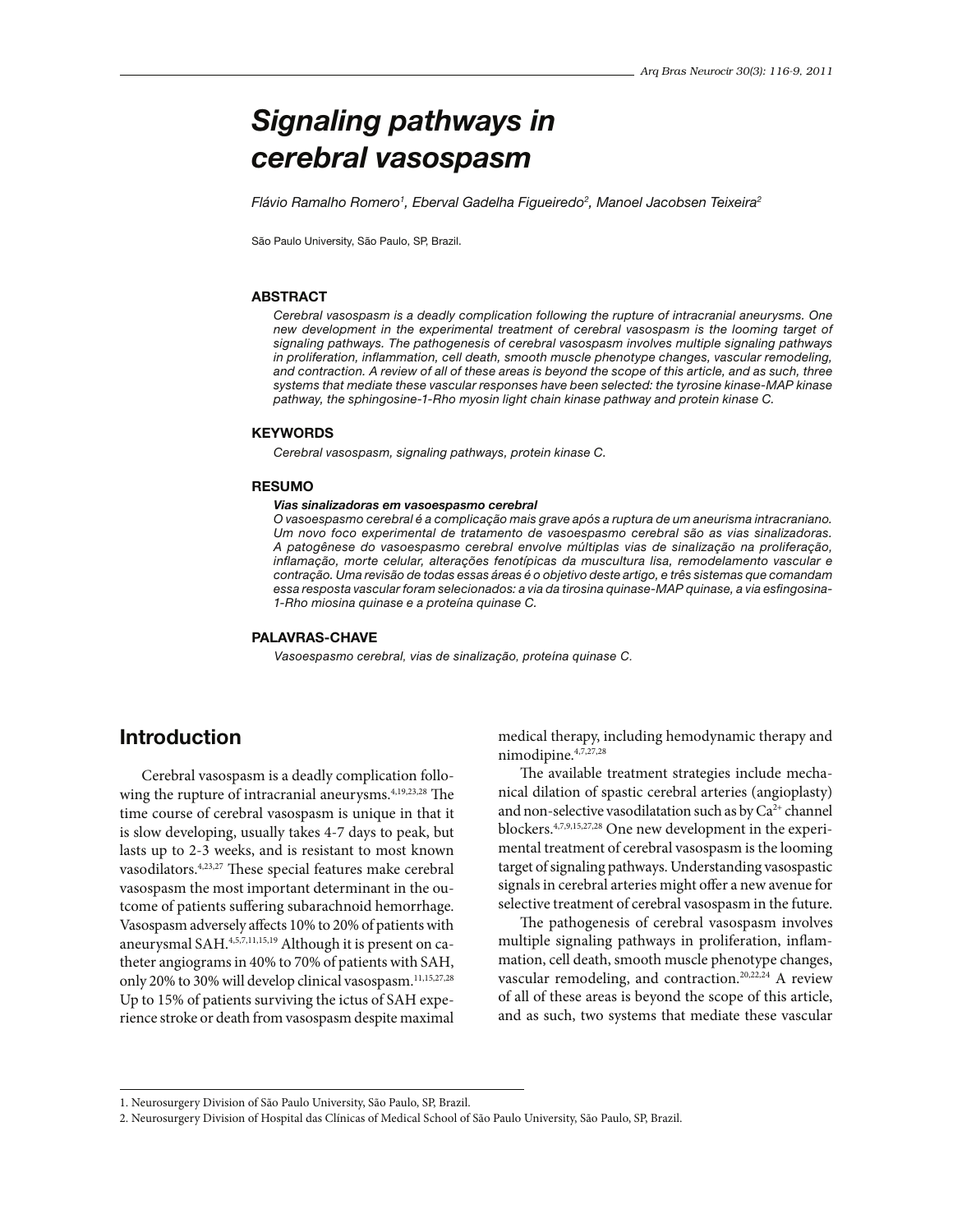responses have been selected: the tyrosine kinase-MAP kinase pathway and the sphingosine-1-Rho myosin light chain kinase pathway. Papers related to endothelin, nitric oxide, free radicals and gene therapy are not included in this review.

### Tyrosine kinase and mitogenactived protein (MAP) kinase

MAP kinase has been suggested to be one of the most important signaling pathways involved in cerebral vasospasm based in part on the role of MAP kinase in cell differentiation, proliferation, contraction, death and remodeling.<sup>1</sup>

MAP kinase is involved in the regulation of  $CA^{2+}$  in cerebral smooth muscle cells and in the contraction of cerebral arteries.1,2,10 Blood clot components including hemoglobin and vasoactive agents released from the vessel wall such as endothelin-1 enhance MAP kinase expression and activity in cerebral arteries. Free radicals activate MAP kinase in vascular smooth muscle cells. MAP kinase inhibitors were reported to decrease MAP kinase expression in vasospastic arteries and to reduce the degree of cerebral vasospasm in animal models.<sup>1</sup> A recent study<sup>1</sup> demonstrated that antisense oligodeoxunucleotides to MAP kinase abolished MAP kinase activity and phosporylated MAP kinase and reduce vasospasm in a rat model of subarachnoid hemorrhage.<sup>1,10</sup>

Because MAP kinase is a substrate of tyrosine kinase, the possible role of tyrosine kinase as an upstream modulator of MAP kinase in cerebral vasospasm needs to be addressed.<sup>6</sup> Tyrosine kinase regulates intracellular Ca<sup>2+</sup> and smooth muscle contraction induced by spasmogens including blood clot components and vasoactive agents.1,6,24 Tyrosine kinase is involved in the compaction of fibroblasts. Some G-protein coupled receptor agonist and growth factors activate tyrosine kinase. The level of these G-protein receptor agonist such as adenosine triphosphate and endothelins, growth factors, and their receptors are increased in cerebrospinal fluid or in cerebral arteries.<sup>1</sup> Tyrosine activation phosphorylates other substrates such as Ras protein and phosphatidyl inositol-3 kinase tyrosine kinase. Ras is increased after spasmogen stimulation, and phospatidyl-inositol-3 kinase is enhanced after vasospasm in animals. The tyrosine kinase inhibitors sumarin but not phosphatidylinositol-3-kinase inhibitors reduced vasospasm in animal models.<sup>1, 16-18,24</sup>

Overall, MAP kinase and particularly the extracelular regulated kinase (ERK) system is involved in proliferation, differentiation, and contraction of cerebral arteries after subarachnoid hemorrhage.

### Sphingosine-1 and Rho/ myosin light chain kinase

Sphingosine-1-phosphate (S1P) is a bioactive sphingolipid metabolite that is known to mediate diverse cellular responses including cell growth, survival, and migration.<sup>2,24</sup> Most of these effects have been attributed to its binding to a specific subfamily of G protein--coupled receptors (GPCR), namely S1P. Recent studies have suggested that S1P also plays a prominent role in the contraction of various types of smooth muscle. This review provides a brief overview of its role in this process and also highlights how S1P-dependent signaling serves as an important regulator of smooth muscle contraction.<sup>2,24</sup>

Sphingosine 1-phosphate (S1P) is stored in platelets and released on their activation. Similar to MAP kinase, many stimuli such as growth factors, cytokines, G-protein coupled receptors coupled receptor agonist, and antigens have been shown to increase sphingosine kinase activity and SP1 formation in different cell types, including smooth muscle cells. Indeed, SP1 has been implicated in the regulation of several important cellular processes, such as proliferation, differentiation, apoptosis and migration in these cells.<sup>2,24</sup>

Sphingosylphosphorylcholine (SPC), a sphingolipid, is a novel messenger for Rho kinase-mediated  $Ca^{2+}$ sensitization in the bovine cerebral artery but not for protein kinase C. Rho and Rho kinase are believed to play roles in smooth muscle contraction and cytoskeleton reorganization. Rho kinase, wich is activated by the small guanosine triphosphatase. Rho, phosphorylates not only myosin light chain but also myosin phosphatase at its myosin binding subunit, thus inactivating myosin phosphatase.<sup>2,24</sup>

# Protein kinase C

Twenty-five years after the discovery of protein kinase C (PKC), the physiologic function of PKC, and especially its role in pathologic conditions, remains a subject of great interest. In the cerebral circulation, PKC plays a role in the regulation of myogenic tone by sensitization of myofilaments to calcium. Protein kinase C phosphorylates various ion channels including augmenting voltage-dependent  $Ca^{2+}$  channels and inhibiting K+ channels, which both lead to vessel contraction. These actions of PKC amplify vascular reactivity to different agonists and may be critical in the regulation of cerebral artery tone during vasospasm.<sup>8,18,24</sup>

Evidence accumulated during at least the last decade suggests that activation of PKC in cerebral vasospasm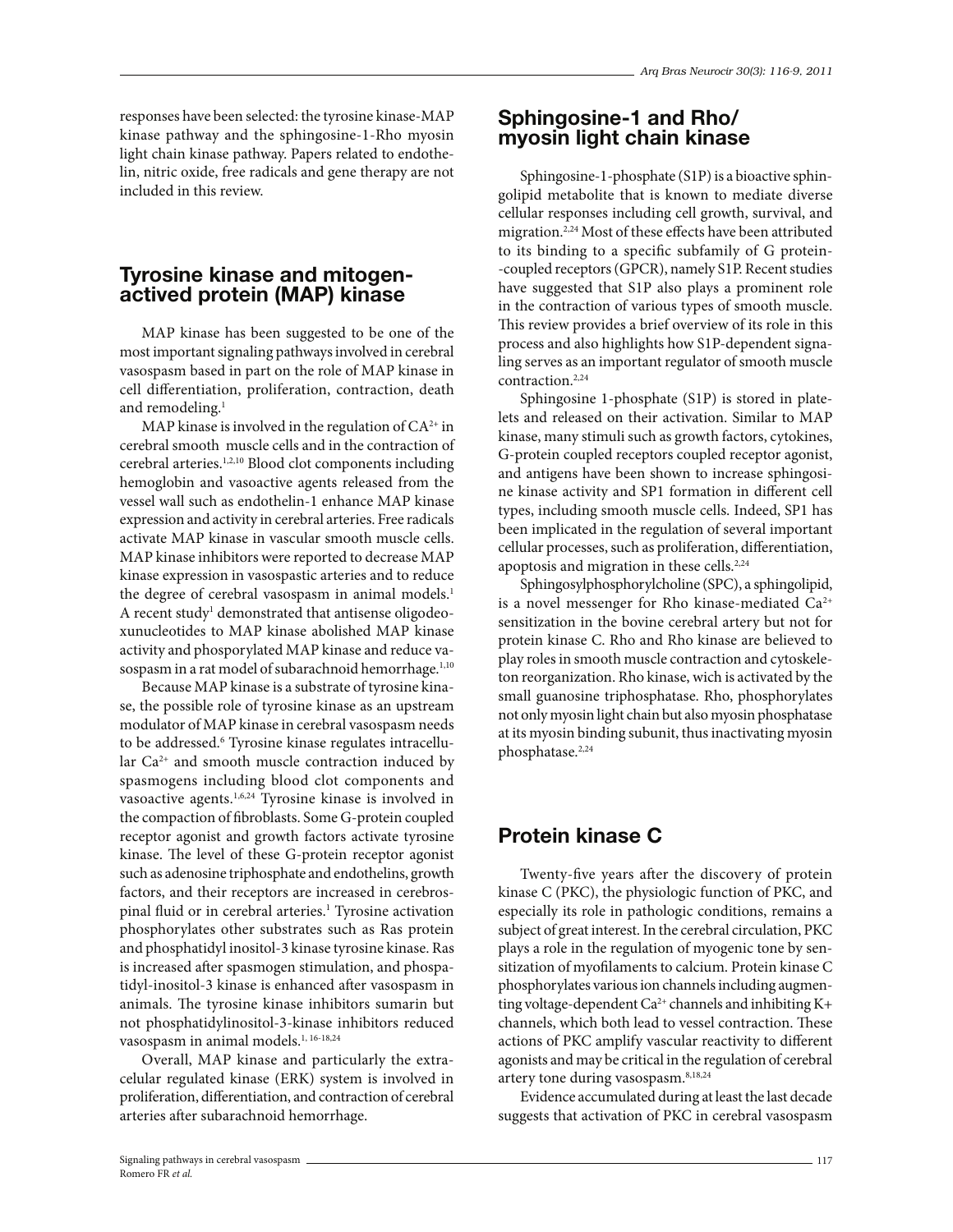results in a delayed but prolonged contraction of major arteries after subarachnoid hemorrhage. Most of the experimental results in vitro or in animal models support the view that PKC is involved in cerebral vasospasm. Implication of PKC in cerebral vasospasm helps explain increased arterial narrowing at the signal transduction level and alters current perceptions that the pathophysiology is caused by a combination of multiple receptor activation, hemoglobin toxicity, and damaged neurogenic control.8,18,21,24,25

Activation of protein kinase C also interacts with other signaling pathways such as myosin light chain kinase, nitric oxide, intracellular Ca<sup>2+</sup>, protein tyrosine kinase, and its substrates such as mitogen-activated protein kinase. Even though identifying PKC revolutionized the understanding of cerebral vasospasm, clinical advances are hampered by the lack of clinical trials using selective PKC inhibitors.<sup>2,7,10,13,18</sup>

PKC may be involved in the initial contraction but not late stages contraction (vasospasm) in animal models. Degradation of the thin filament associated protein calponin in spastic arteries in an animal model has been reported. HA1077, an inhibitor of protein kinases, including Rho kinase and myosin light chain kinase, reduted vasospasm and calponin degradation in this model.2,18,24

# Others signaling pathways

Other signaling pathways that may be involved in the vasospasm include those activated by or involved in the contraction of cerebral arteries related to endothelin,<sup>3,8</sup> nitric oxide synthase,<sup>13,17,26</sup> bilirubin,<sup>14</sup> matrix metalloproteinases,<sup>3,8,14</sup> adhesion molecules,<sup>8</sup> protein C,8,14,25 cyclic adenosine monophosphate/phosphodiesterase,<sup>12,8</sup> cyclic guanosine monophosphate,<sup>8</sup> parathyroid hormone,<sup>8</sup> erythropoietin and nicotinamide adenine dinucleotide phosphate oxidase.<sup>8</sup>

# Conclusion

The pathogenesis of cerebral vasospasm involves multiple signaling pathways in proliferation, inflammation, cell death, smooth muscle phenotype changes, vascular remodeling, and contraction. Understanding vasospastic signals in cerebral arteries might offer a new avenue for selective treatment of cerebral vasospasm in the future. Additional research is required to clarify the roles of these pathways and agents in vasospasm.

# **References**

- 1. Adam LP, Hathaway DR. Identification of mitogen-activated protein kinase phosphorylation sequences in mammalian h-caldesmon. FEBS Lett. 1993;322(1):56-60.
- 2. Bulter WE, Peterson JW, Zervas NT, Morgan KG. Intracellular calcium, myosin light chain phosphorylation, and contractile force in experimental cerebral vasospasm. Neurosurgery. 199;38(4):781-7.
- 3. Cook DA, Vollrath B. Free radicals and intracellular events associated with cerebrovascular spasm. Cardiovasc Res. 1995;30(4):493-500.
- 4. Dankbaar JW, Rijsdijk M, Van der Schaaf IC, Velthuis BK, Wermer MJ, Rinkel GJ. Relationship between vasospasm, cerebral perfusion, and delayed cerebral ischemia after aneurysmal subarachnoid hemorrhage. Neuroradiology. 2009;51(12):813-9.
- 5. Dehdashti AR, Mermillod B, Rufenacht DA, Reverdin A, De Tribolet N. Does treatment modality of intracranial ruptured aneurysms influence the incidence of cerebral vasospasm and clinical outcome? Cerebrovasc Dis. 2004;17(1):53-60.
- 6. Di Salvo J, Steusloff A, Semenchuk L, Satoh S, Kolquist K, Pfitzer G. Tyrosine kinase inhibitors suppress agonistinduced contraction in smooth muscle. Biochem Biophys Res Commun. 1993:15;190(3):968-74.
- 7. Dorsch NW. Cerebral arterial spasm a clinical review. Br J Neurosurg. 1995;9(3):403-12.
- 8. Dumont AS, Dumont RJ, Chow MM, Lin CL, Calisaneller T, Ley KF, et al. Cerebral vasospasm after subarachnoid hemorrhage: putative role of inflammation. Neurosurgery. 2003;53(1):123-33.
- 9. Fassbender K, Hodapp B, Rossol S, Bertsch T, Schmeck J. Schütt S, et al. Inflammatory cytokines in subarachnoid haemorrhage: association with abnormal blood flow velocities in basal cerebral arteries. J Neurol Neurosurg Psychiatry. 2001;70(4):534-7.
- 10. Feigin VL, Rinkel GJ, Algra A, Vermeulen M, Van Gijn J. Calcium antagonists in patients with aneurysmal subarachnoid hemorrhage: a systematic review. Neurology. 1998;50(4):876-83.
- 11. Frontera JA, Fernandez A, Schmidt JM, Claassen J, Wartenberg KE, Badjatia N, et al. Defining vasospasm after subarachnoid hemorrhage: what is the most clinically relevant definition? Stroke. 2009;40(6):1963-8.
- 12. Hijdra A, Van Gijn J, Nagelkerke NJ, Vermeulen M, Van Crevel H. Prediction of delayed cerebral ischemia, rebleeding, and outcome after aneurysmal subarachnoid hemorrhage. Stroke. 1988;19(10):1250-6.
- 13. Hino A, Tokuyama Y, Weir B, Takeda J, Yano H, Bell GI, et al. Changes in endothelial nitric oxide synthase mRNA during vasospasm after subarachnoid hemorrhage in monkeys. Neurosurgery. 1996;39(3):562-7.
- 14. Horowitz A, Menice CB, Laporte R, Morgan KG. Mechanisms of smooth muscle contraction. Physiol Rev. 1996;76(4):967- 1003.
- 15. Keyrouz SG, Diringer MN. Clinical review: prevention and therapy of vasospasm in subarachnoid hemorrhage. Crit Care. 2007;11(4):220.
- 16. Khurana VG, Besser M. Pathophysiological basis of cerebral vasospasm following aneurysmal subarachnoid haemorrhage. J Clin Neurosci. 1997;4(2):122-31.
- 17. Khurana VG, Sohni YR, Mangrum WI, McClelland RL, O'Kane DJ, Meyer FB, et al. Endothelial nitric oxide synthase gene polymorphisms predict susceptibility to aneurysmal subarachnoid hemorrhage and cerebral vasospasm. J Cereb Blood Flow Metab. 2004;24(3):291-7.